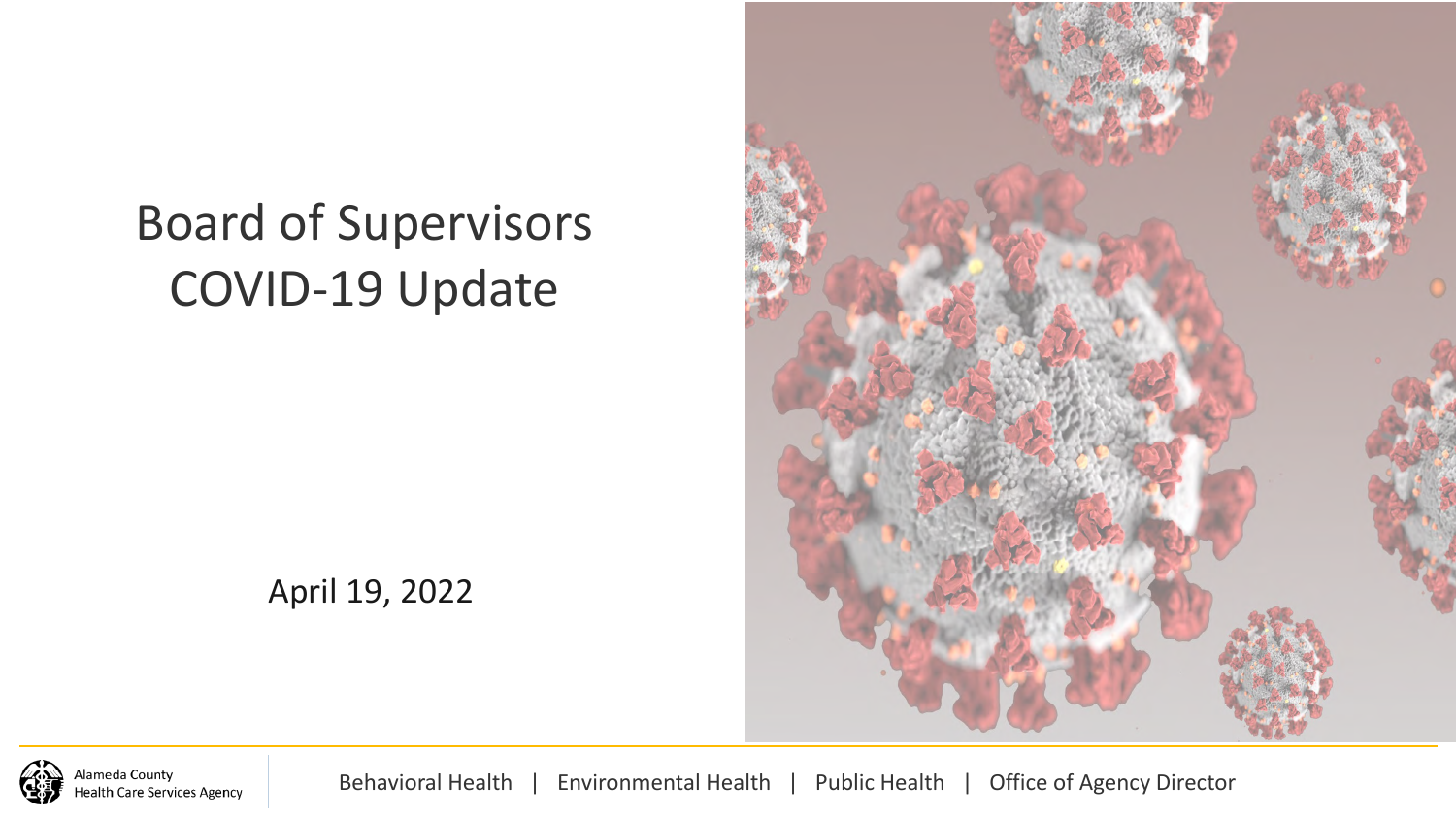# **Agenda**

- Data
- Vaccine Update
- Policy Update

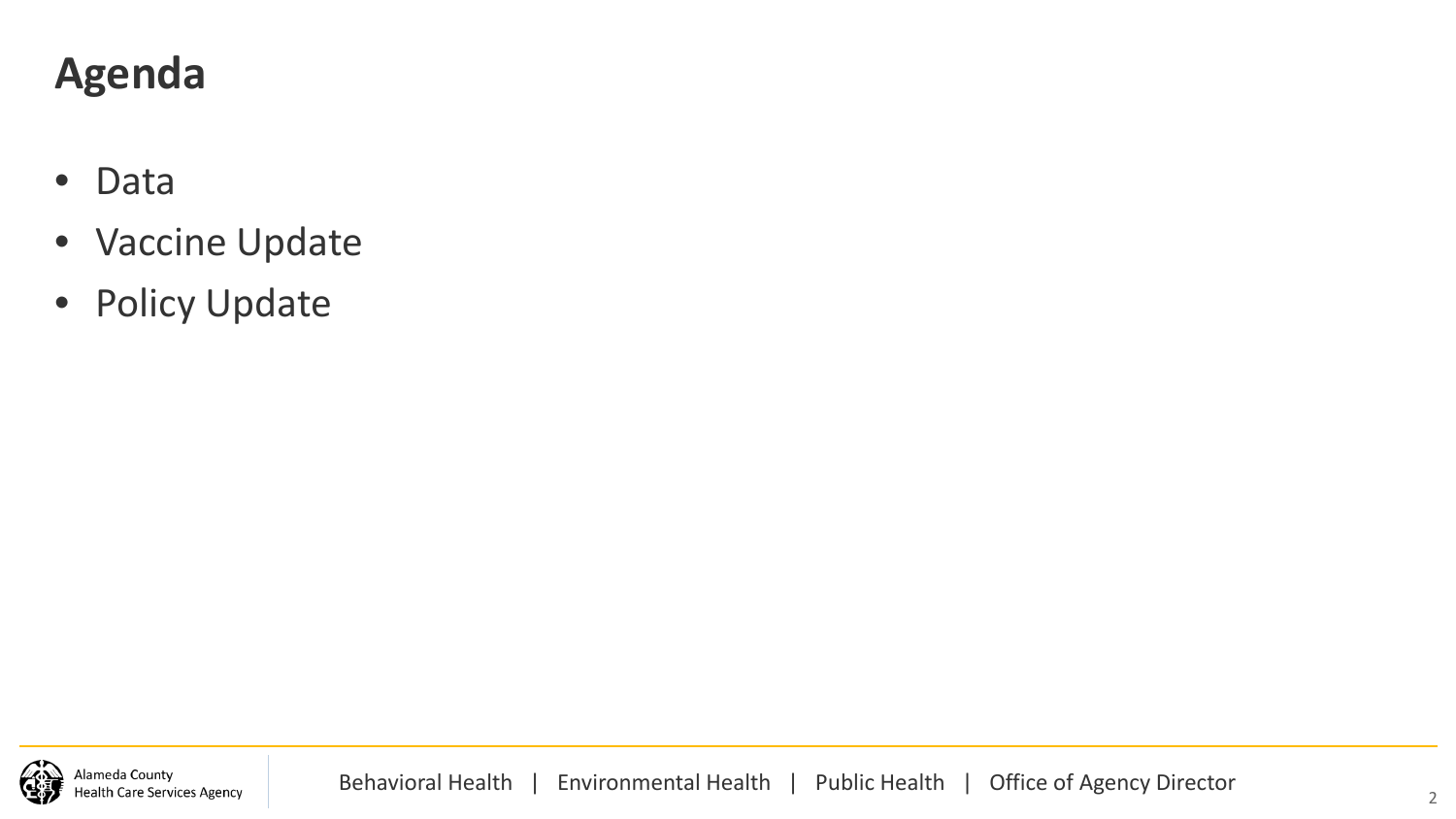# **Data Update**

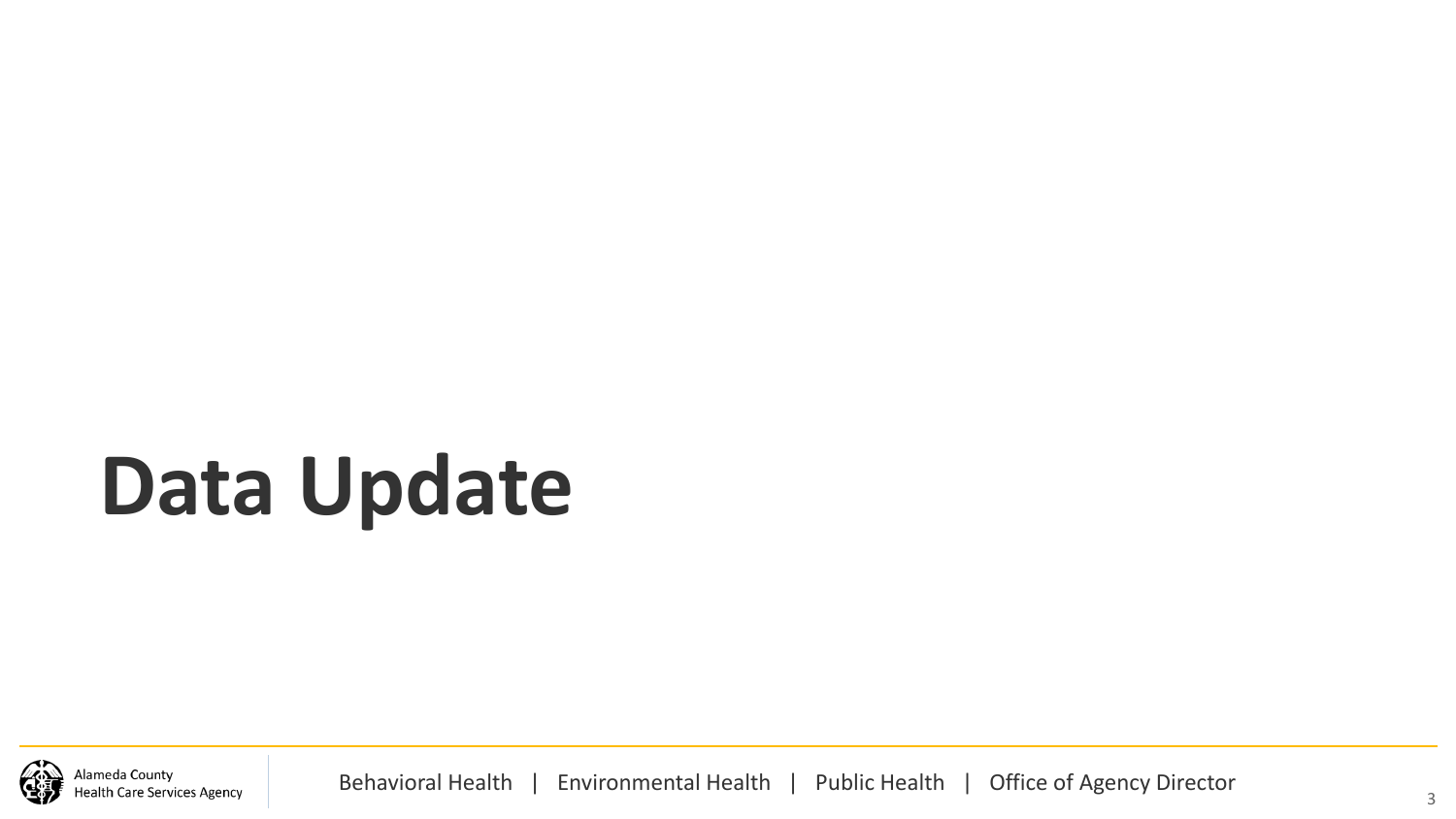# **Epidemic Data Key Points**

- 10.7 cases per 100,000 residents per day
- 3% test positivity
- ~8,000 reported lab tests per day
- 46 hospitalized, 5 ICU
- 273 deaths since January 1st
- Gradual case increases over past month

Visit the COVID-19 [dashboard](https://covid-19.acgov.org/data) for more data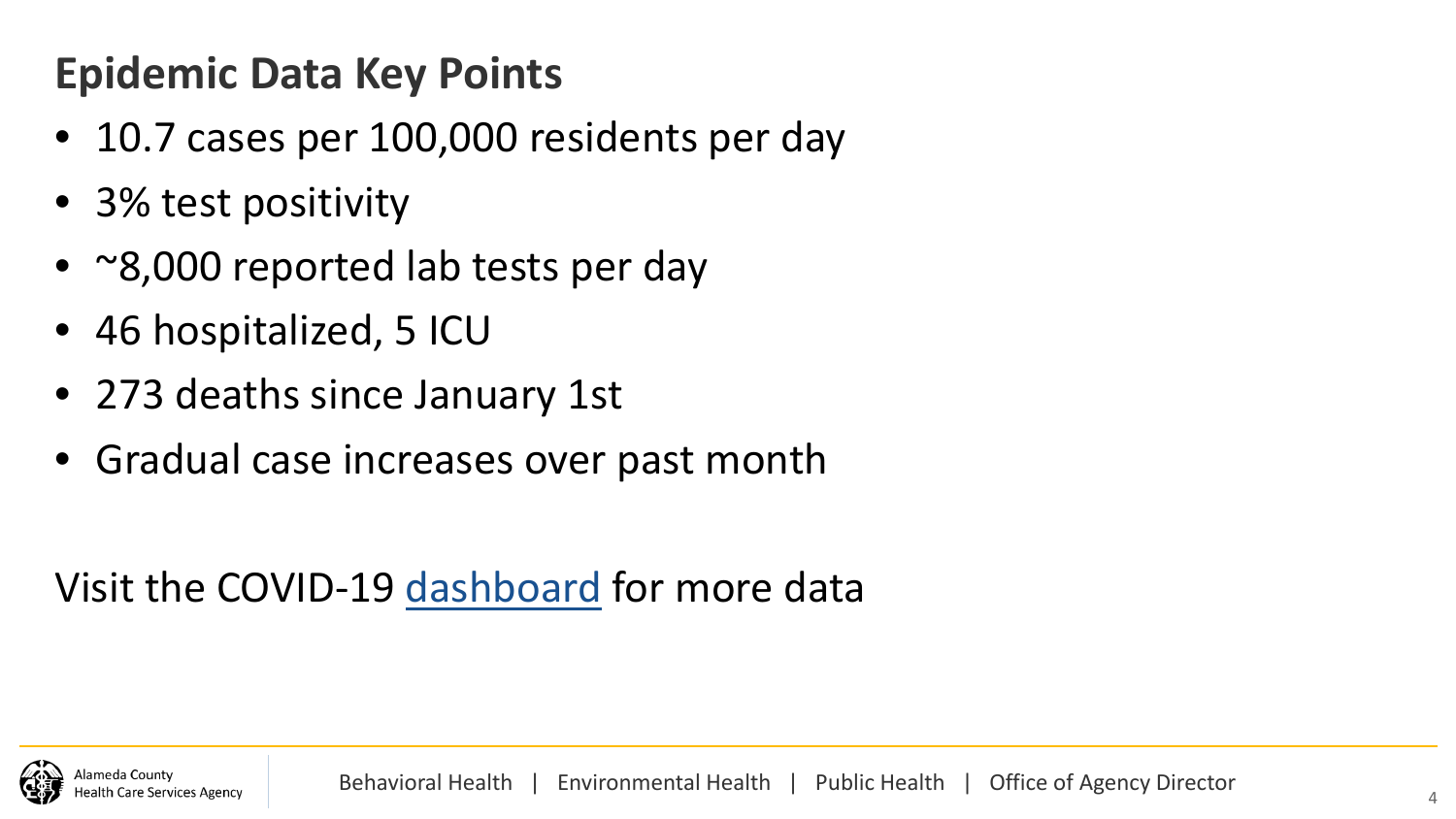### **New Alameda County COVID-19 Cases by episode date (2022)**



Includes City of Berkeley Source: CalREDIE Data Distribution Portal download April 14, 2022



Alameda County Public Health Department<br>
Celebrating Healthy People in Healthy Communities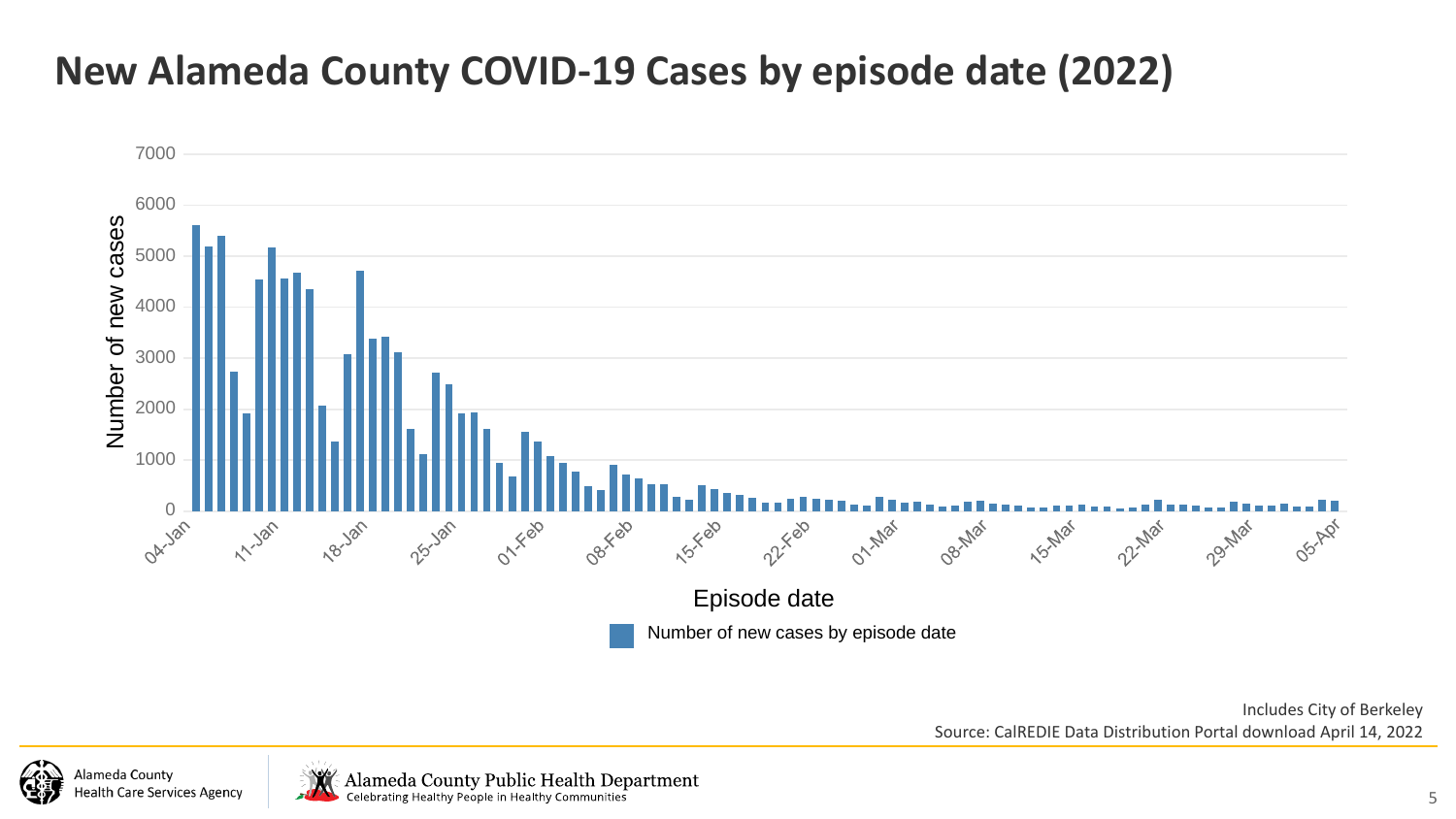### **Alameda County COVID-19 weekly case rate (2022)**



Includes City of Berkeley Source: CalREDIE Data Distribution Portal April 14, 2022



Alameda County Public Health Department<br>Celebrating Healthy People in Healthy Communities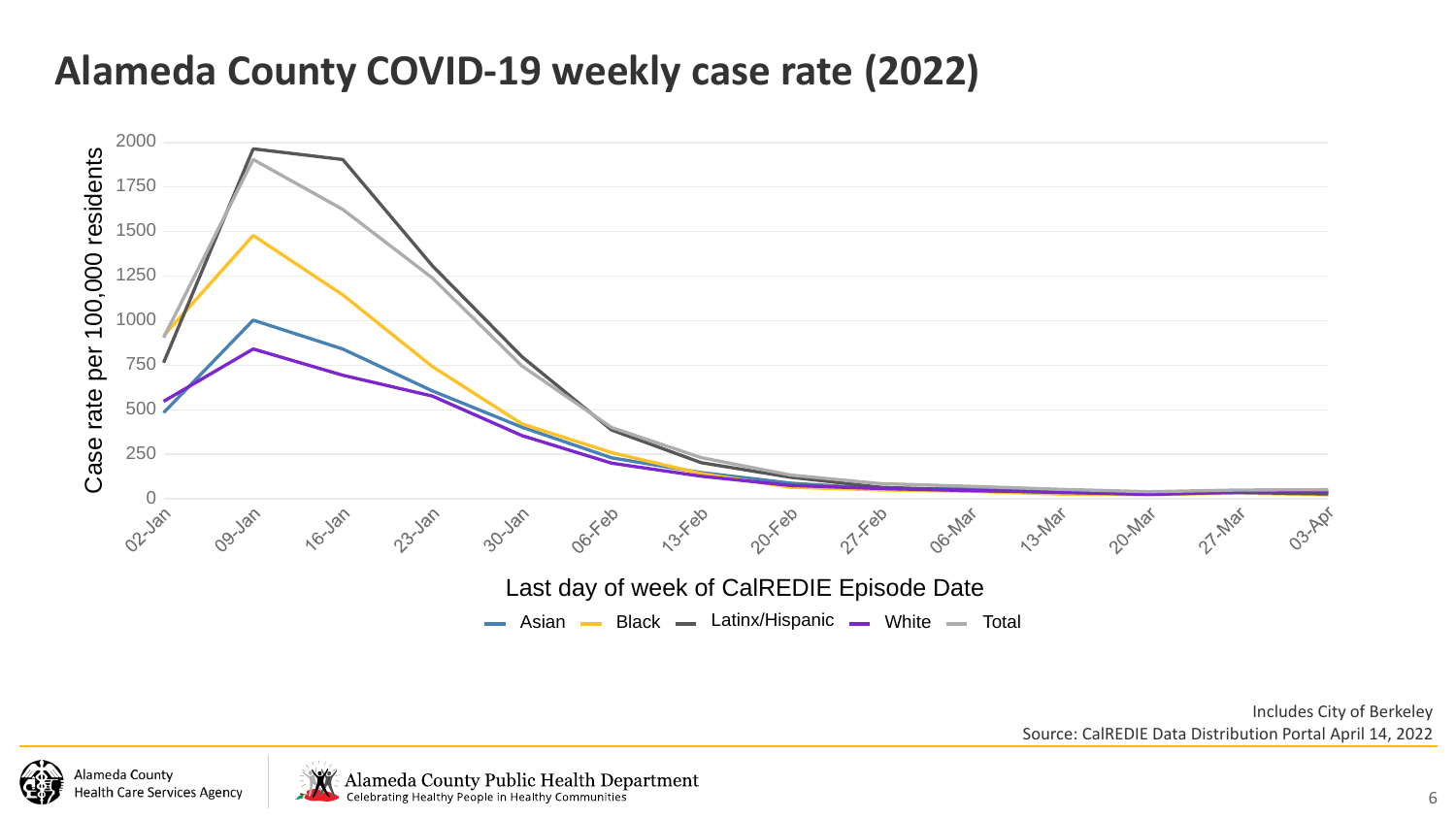#### **Alameda County COVID-19 weekly case rates (2022)**



Alameda County includes City of Berkeley. Source: CalREDIE download April 14, 2022

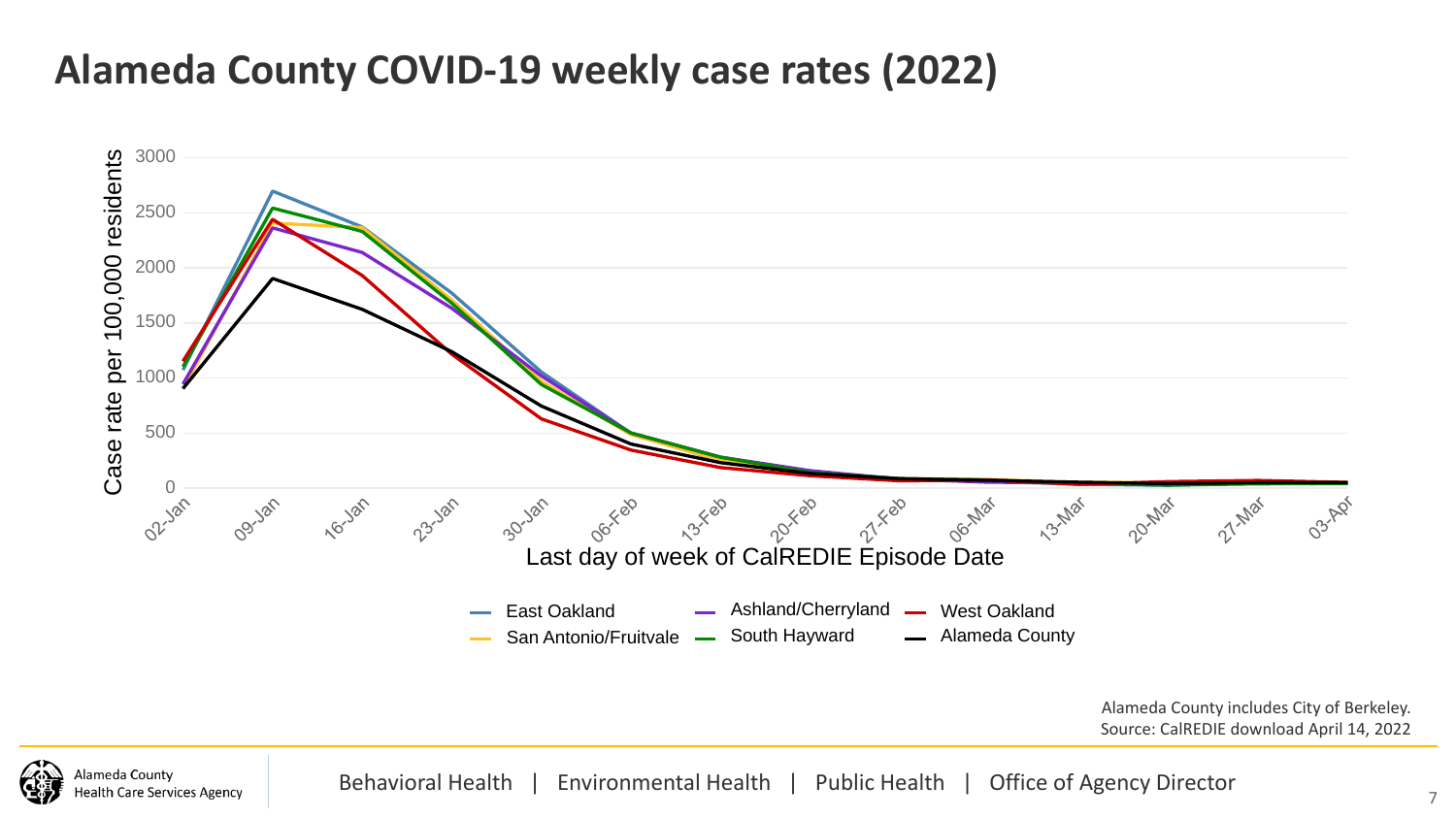### **Alameda County COVID-19 Test Positivity (2022)**



Includes City of Berkeley Source: CalREDIE Data Distribution Portal download April 14, 2022

Alameda County Health Care Services Agency



Alameda County Public Health Department<br>Celebrating Healthy People in Healthy Communities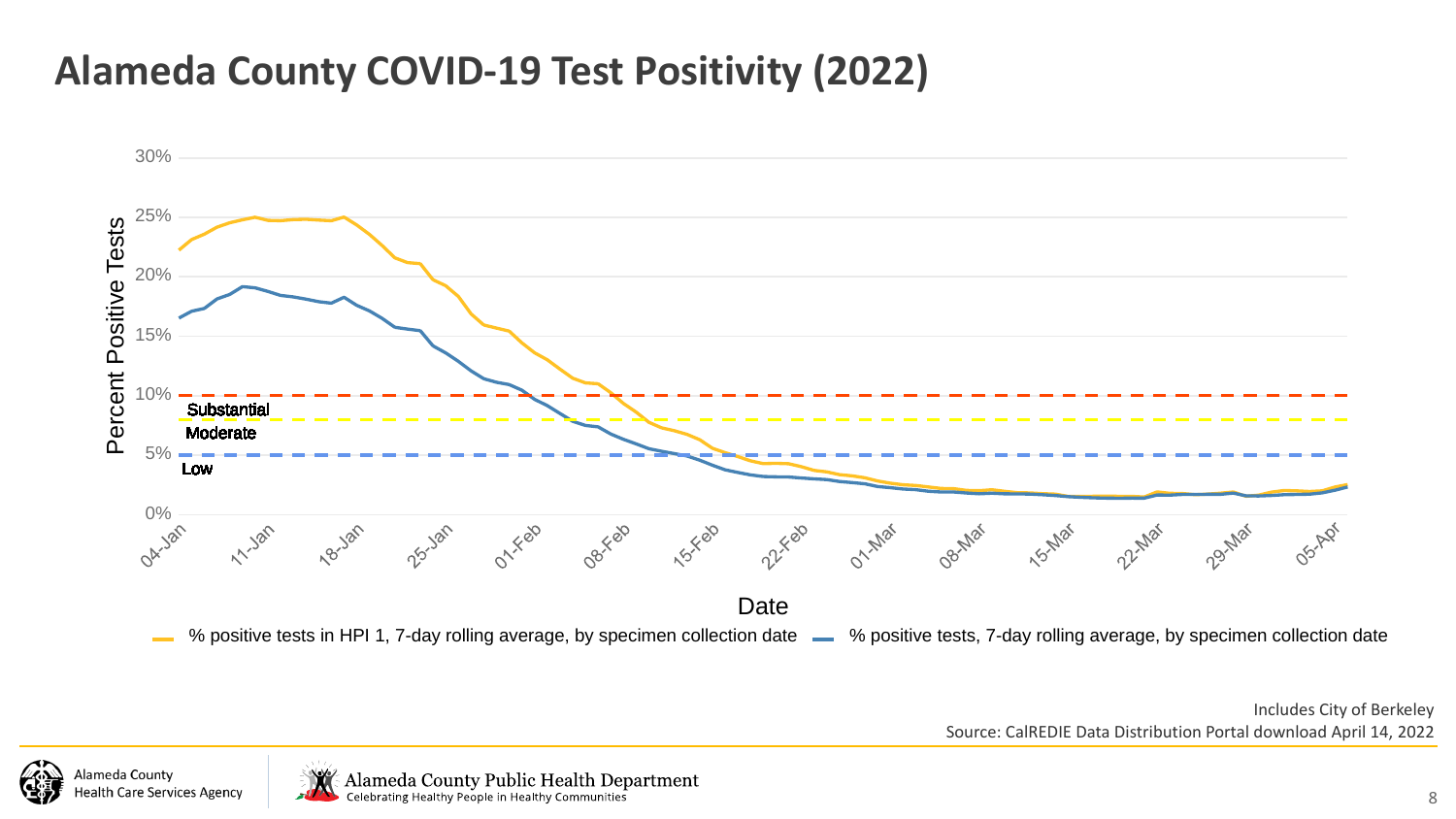# **Special Setting Outbreak Investigations**

| $\overline{04.13.22}$ | <b>Setting</b>    | <b>Under Investigation (Outbreaks)</b> | <b>Cases</b>   | <b>Contacts</b> |  |
|-----------------------|-------------------|----------------------------------------|----------------|-----------------|--|
|                       | <b>Healthcare</b> | 1 (1 confirmed)                        | 2 <sup>1</sup> | $\overline{0}$  |  |
|                       | THUUMS*           | 1 (1 confirmed)                        | 20             | 3               |  |
|                       | CYCS*             | 4 (1 confirmed)                        | 52             | $\mathbf{1}$    |  |
|                       | Workplace         | 1 (0 confirmed)                        | $\overline{4}$ | 20              |  |
|                       | <b>TOTAL</b>      | 7 (3 confirmed)                        | 78             | 24              |  |
|                       |                   |                                        |                |                 |  |
|                       | <b>Setting</b>    | <b>Under Investigation (Outbreaks)</b> | <b>Cases</b>   | <b>Contacts</b> |  |
|                       | Healthcare        | 1 (0 confirmed)                        | $\overline{2}$ | $\overline{0}$  |  |
| 04.06.22              | THUUMS*           | 1 (1 confirmed)                        | 20             | 3               |  |
|                       | CYCS*             | 6 (2 confirmed)                        | 59             | $\mathbf 1$     |  |
|                       | Workplace         | 5 (2 confirmed)                        | 18             | $\overline{0}$  |  |

\* THUUMS: Transitional Housing-Unlicensed-Unsheltered-Mental Health-Substance Use; CYCS: Children and Youth Congregate Settings



9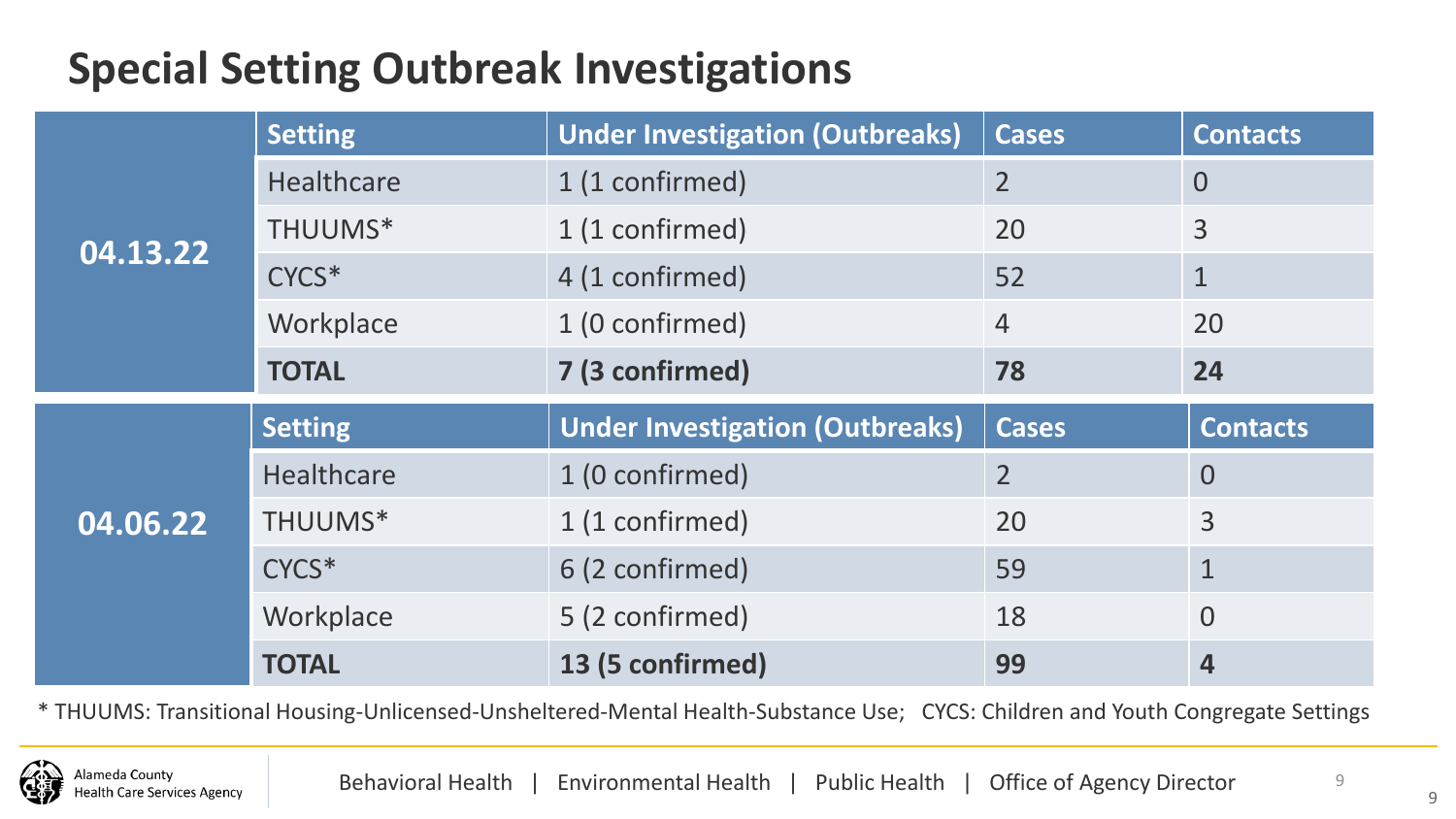# **East Bay MUD COVID-19 Wastewater Surveillance Data**



**Nameda County** lealth Care Services Agency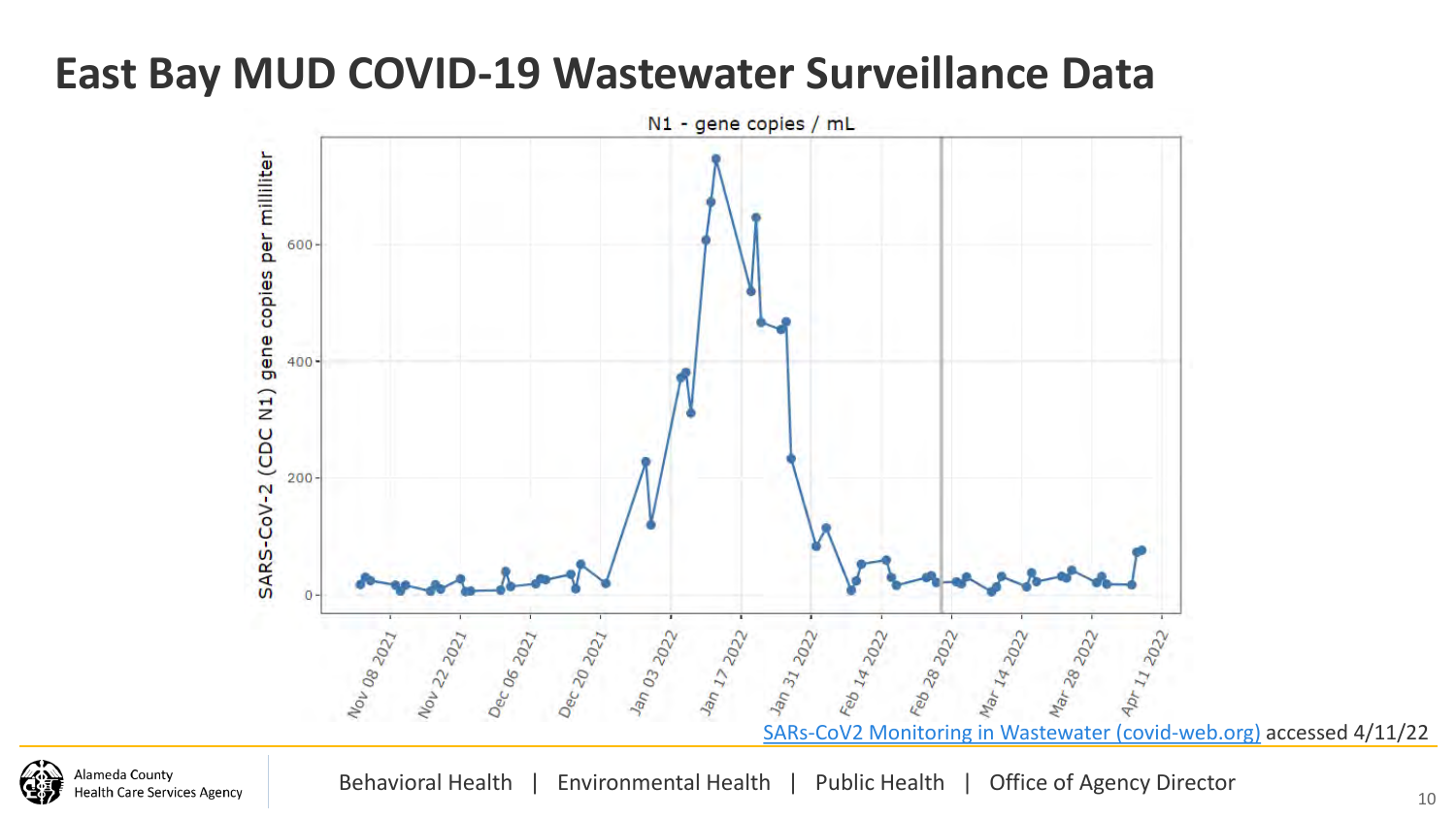

#### [CDC COVID Data Tracker](https://covid.cdc.gov/covid-data-tracker/#variant-proportions)

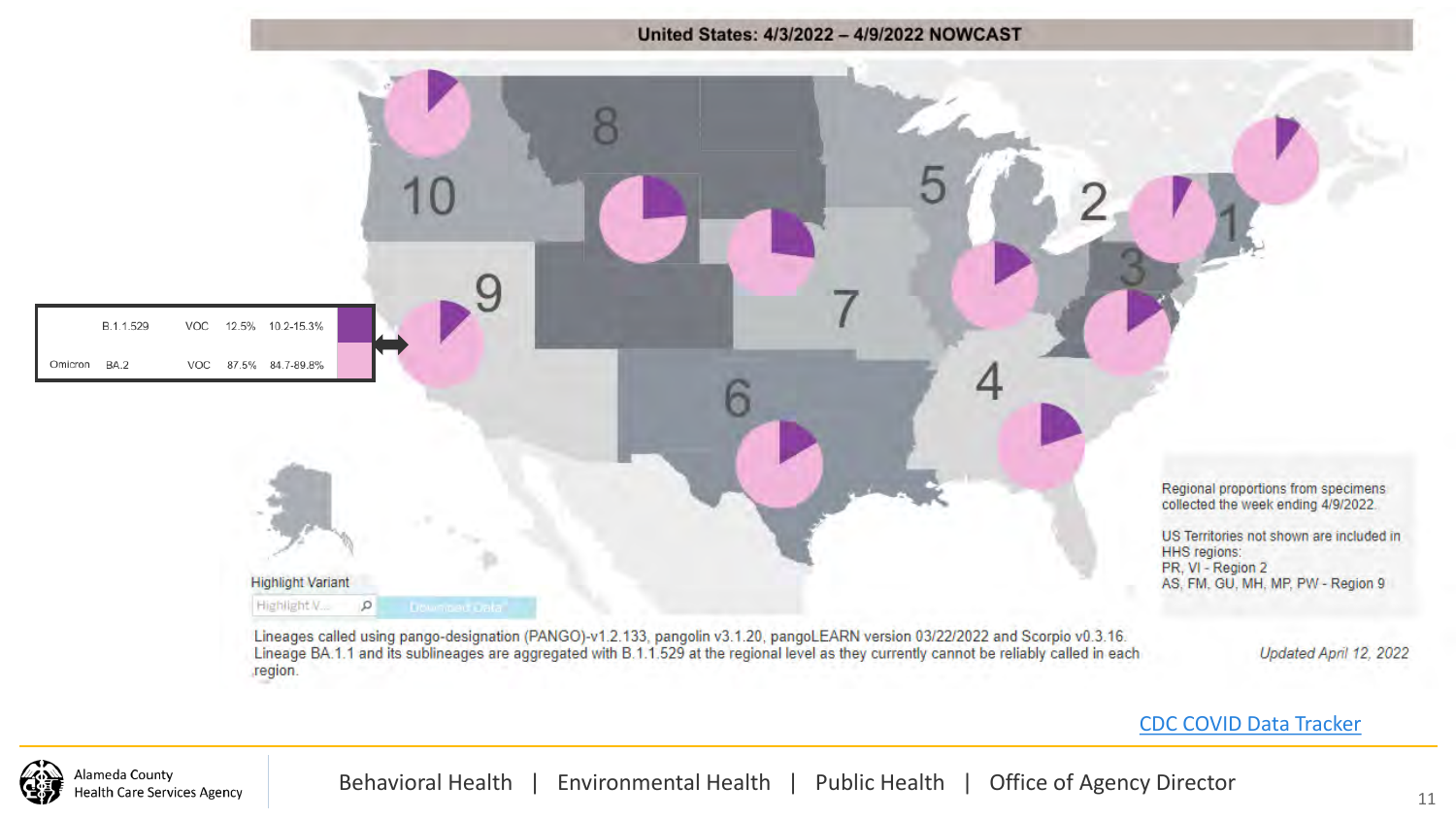

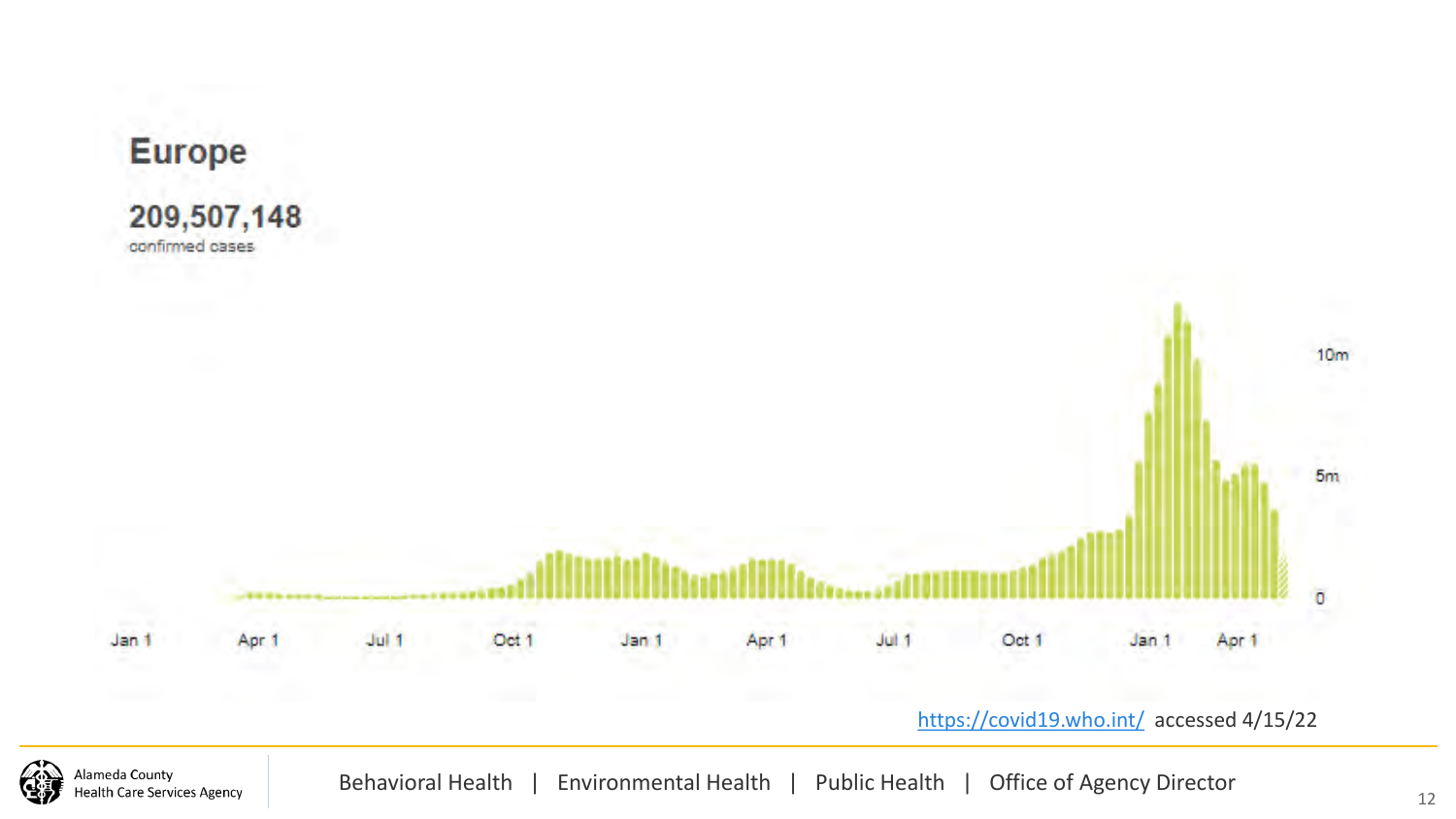# **Vaccine Update**

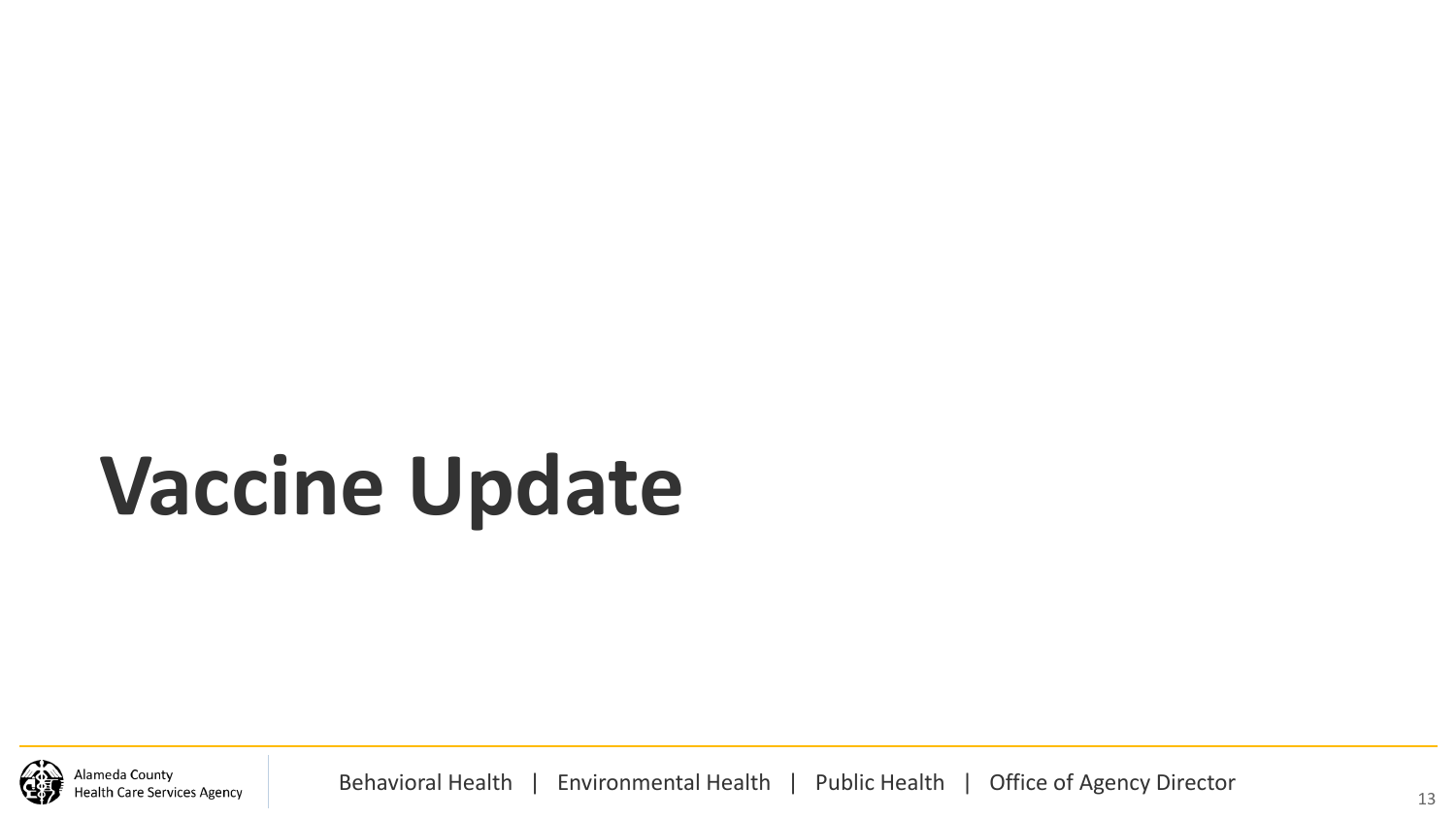

Alameda Countv **Health Care Services Agency**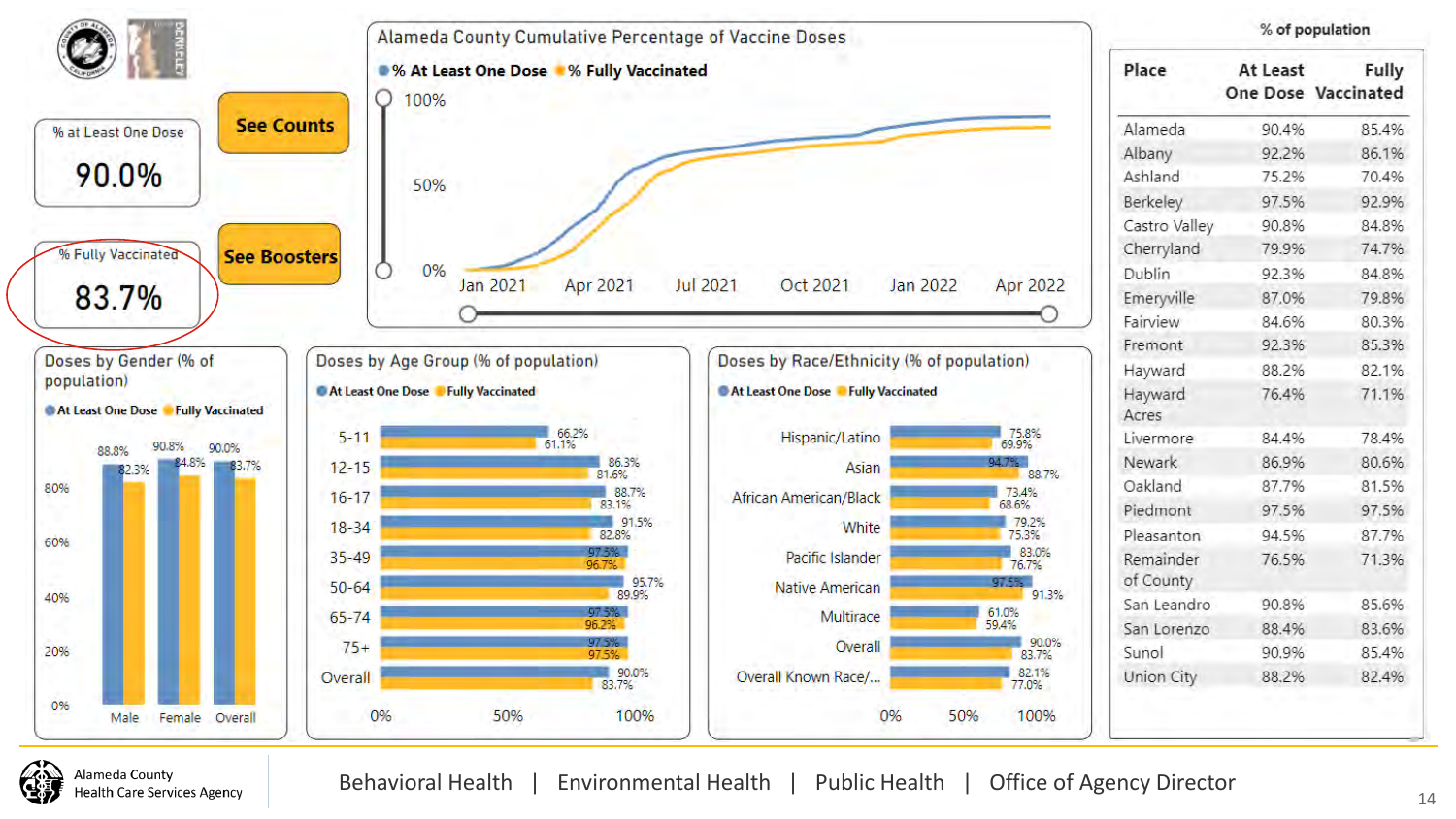# **Vaccination Status, Age X Race/Ethnicity, Alameda County**

|                     |           |           | African             |           |           |        |               |          |           |      |
|---------------------|-----------|-----------|---------------------|-----------|-----------|--------|---------------|----------|-----------|------|
|                     |           | American  |                     | Hispanic/ |           | Native | Pacific       |          |           |      |
|                     |           | All Races | /Black              | Asian     | Latino    | White  | American      | Islander | Multirace |      |
| % At Least One Dose | $5 - 11$  | 65.8%     | 34.6%               | 86.4%     | 39.6%     | 61.3%  | 91.4%         | 60.3%    | 30.6%     | ≥90% |
|                     | 12-15     | 86.2%     | 57.1%               | 89.1%     | 80.7%     | 68.5%  | 97.4%         | 65.2%    | 46.4%     |      |
|                     | 16-17     | 88.5%     | 55.1%               | 93.6%     | 83.7%     | 78.2%  | 85.1%         | 59.8%    | 50.3%     |      |
|                     | 18-34     | 90.9%     | 74.8%               | 93.1%     | 78.0%     | 78.3%  | 112.1%        | 77.6%    | 59.7%     |      |
| Race/ethnicity      | 35-49     | 103.1%    | 78.7%               | 106.9%    | 92.0%     | 86.1%  | 116.7%        | 102.2%   | 85.1%     |      |
| unknown for         | 50-64     | 95.7%     | 85.9%               | 98.2%     | 113.5%    | 73.2%  | 96.8%         | 99.8%    | 100.8%    |      |
| 9.0%                | 65-74     | 102.4%    | 96.0%               | 100.9%    | 90.9%     | 92.9%  | 101.2%        | 112.4%   | 141.6%    |      |
|                     | $75+$     | 103.1%    | 95.9%               | 96.3%     | 90.5%     | 97.4%  | 134.3%        | 128.8%   | 144.2%    |      |
|                     | $12+$     | 96.5%     | 80.4%               | 98.6%     | 88.4%     | 82.0%  | 107.8%        | 90.5%    | 77.1%     |      |
|                     | $5+$      | 93.8%     | 76.5%               | 97.6%     | 81.8%     | 80.9%  | 106.6%        | 87.6%    | 68.8%     |      |
|                     |           |           | African<br>American |           | Hispanic/ |        | <b>Native</b> | Pacific  |           |      |
|                     |           | All Races | /Black              | Asian     | Latino    | White  | American      | Islander | Multirace |      |
| % Fully Vaxxed      | $5 - 11$  | 60.7%     | 31.1%               | 81.2%     | 35.3%     | 58.0%  | 86.9%         | 55.1%    | 29.2%     | ≥80% |
|                     | $12 - 15$ | 81.5%     | 52.7%               | 85.4%     | 75.6%     | 66.0%  | 90.6%         | 60.8%    | 45.0%     |      |
|                     | 16-17     | 82.8%     | 51.2%               | 89.1%     | 77.1%     | 75.0%  | 75.5%         | 54.7%    | 48.8%     |      |
|                     | 18-34     | 82.2%     | 67.4%               | 85.5%     | 70.8%     | 71.9%  | 95.0%         | 70.0%    | 57.7%     |      |

101.1%

92.1%

93.7%

90.8%

92.2%

91.3%

85.5%

106.1%

84.0%

83.5%

81.6%

75.3%

Race/ethnicity unknown for

35-49

50-64

65-74

 $75+$ 

 $12+$ 

 $5+$ 

96.5%

89.9%

96.1%

97.1%

89.7%

87.1%

74.0%

81.6%

91.3%

91.0%

75.2%

71.4%

8.2%

 $\leq 70\%$ :80%

≤80%



Behavioral Health | Environmental Health | Public Health | Office of Agency Director

82.0%

70.1%

89.6%

93.7%

77.9%

76.8%

103.9%

83.5%

88.7%

119.6%

94.0%

93.5%

95.6%

94.3%

104.0%

117.7%

83.8%

81.0%

83.2%

98.8%

138.8%

141.1%

75.1%

67.0%

CAIR data as of 04/11/2022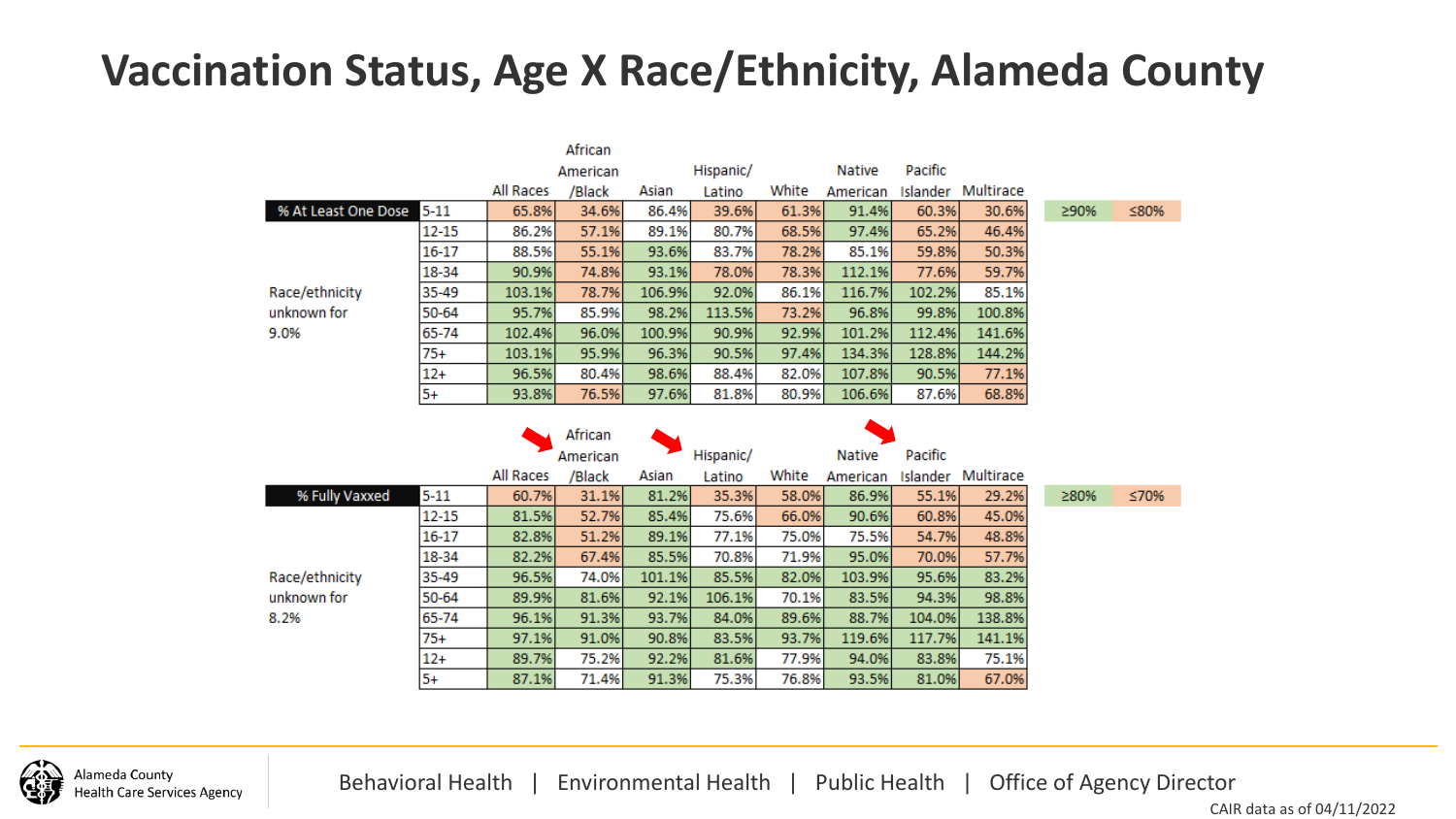# **School COVID-19 Vaccine Requirement Update**

- State K-12 school vaccine requirement not expected before July 2023
	- School vaccine order requires full FDA approval for grades 7-12 to go into effect
	- Full FDA approval not expected in time for implementation for 2022-23 school year
- COVID-19 vaccines are safe and effective for children, regardless
- Vaccine is our best tool to protect against severe COVID-19 disease
- ACPHD continues to support vaccination efforts for children and to work with education partners to provide vaccinations at schools

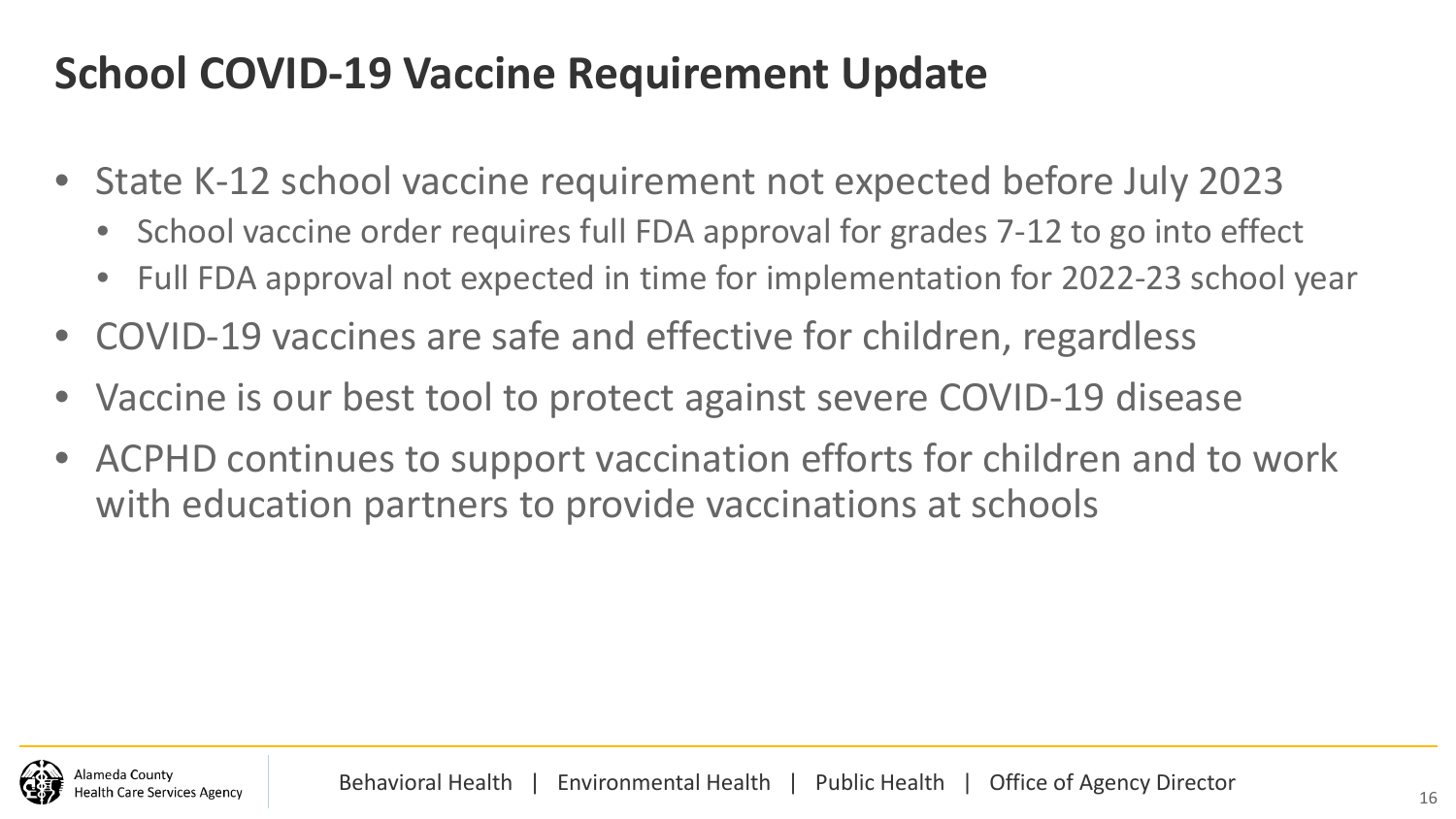# **Policy Update**

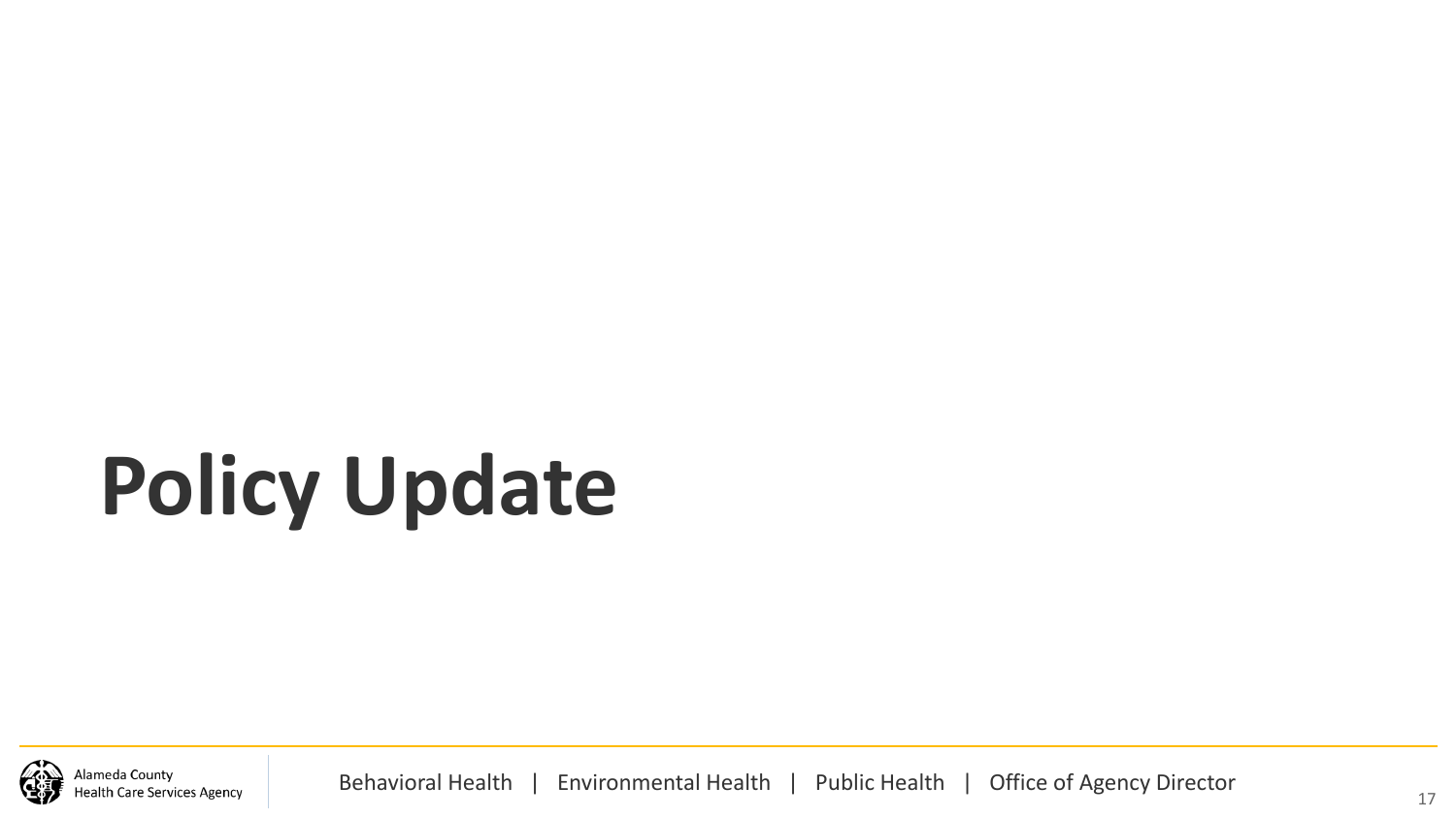# **COVID-19 Quarantine Update**

- ACPHD still requires quarantine for exposed people who are not fully vaccinated
	- CDC currently recommends quarantine for unvaccinated people
	- CDPH no longer recommends quarantine for unvaccinated people in most settings
	- CalOSHA is aligned with CDPH
	- We will review this policy weekly
- Vaccinated people and those infected in past 90 days do not need to quarantine
- Masks and testing are recommended for everyone after an exposure
- Isolation (staying home if sick or positive) still required for people with COVID-19
- Quarantine still required in certain high-risk congregate settings
- Children may stay in school or daycare after exposure, in alignment with CDPH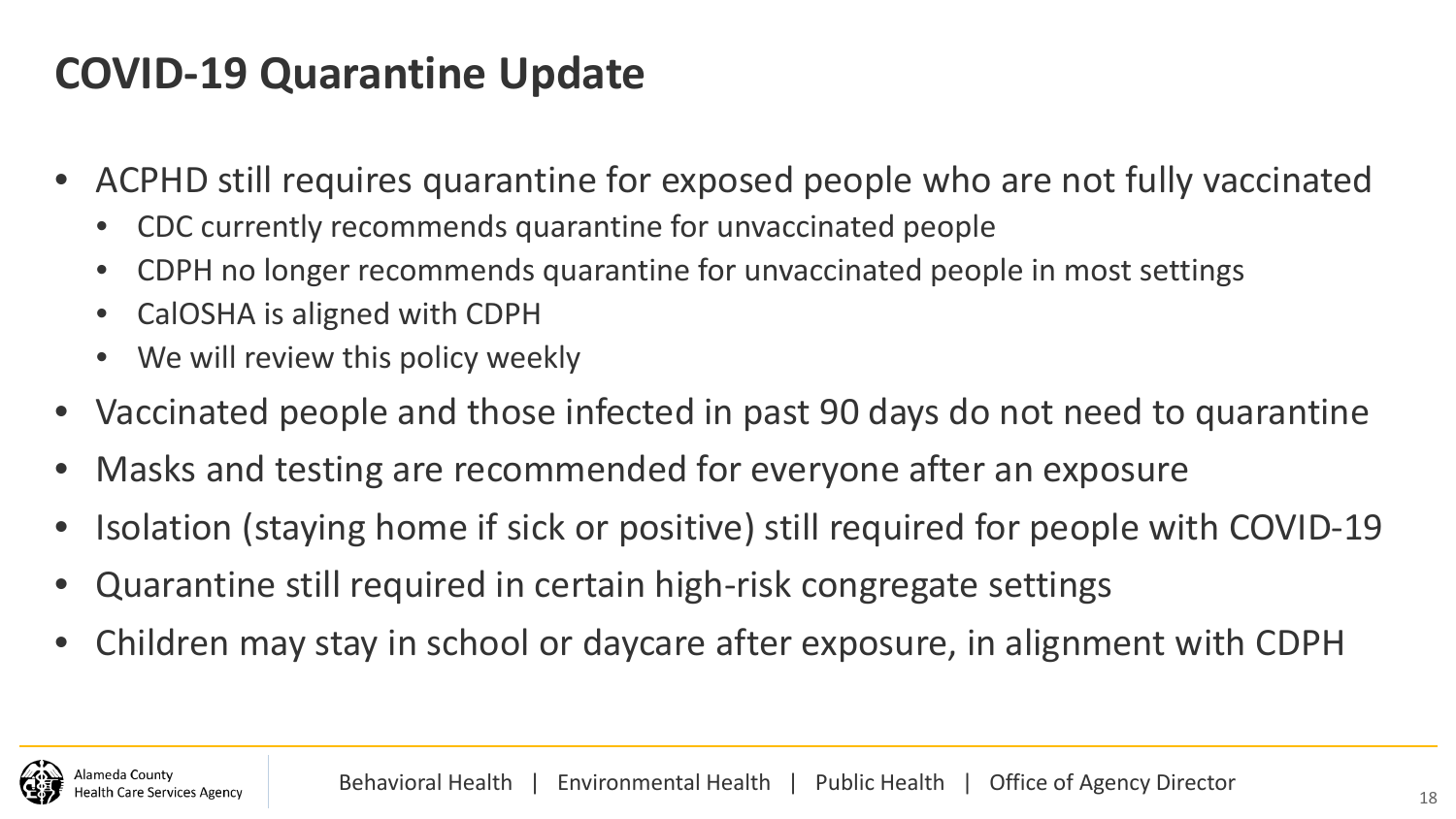# **Update on Masking**

- Masks are still strongly recommended in indoor settings
- Considerations for possible mask requirement
	- Could be used as short-term measure to avert worst impacts of a wave
	- Could be lifted if limited local severity or with CDC framework as off-ramp
- Data inputs:
	- Case rates overall or in highly impacted neighborhoods
	- $R_{\rm e}$  for Alameda County OR region suggesting rapid rise in cases
	- Wastewater signal suggestive of wave
	- Number of reported outbreaks and outbreak cases
	- Local hospitalization increases
- Will not limit to single measure or threshold
- Will assess Tues & Fri when state dashboards update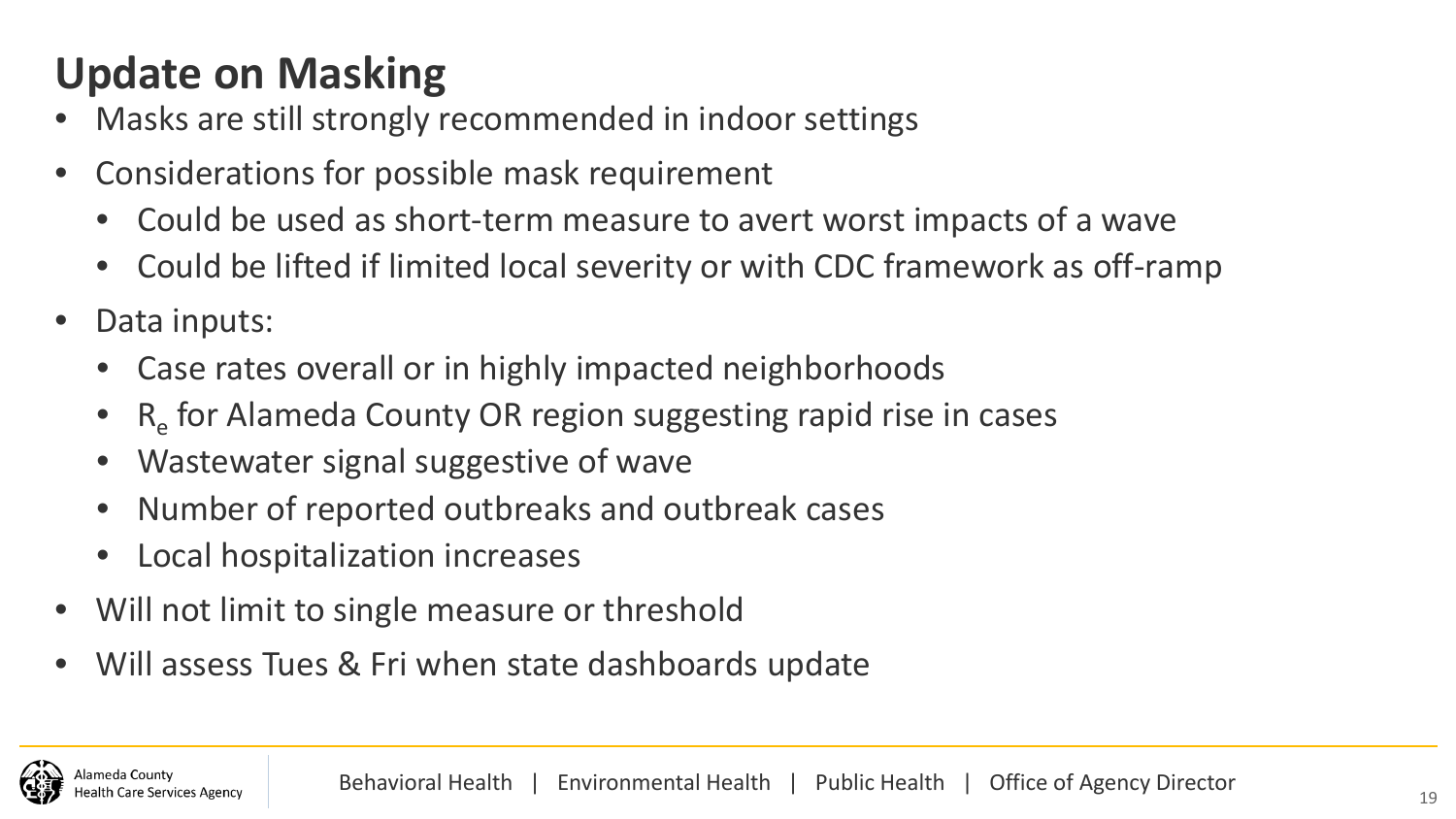# **Response Updates – What is Coming Down the Pipeline**

#### • **Masks**

- $\checkmark$  KN95 Masks order in progress
- $\checkmark$  Distribution plan
- $\checkmark$  Recommended criteria/priorities

#### • **Test Kit Distribution**

- $\checkmark$  We continue to support priority settings with the supplies we have
- $\checkmark$  Assessing what may be needed in the future

#### • **Treatment Navigation**

 $\checkmark$  Test to Treat Pilot



#### • **Vaccine**

- $\checkmark$  Vaccinations widely available
- √ 2<sup>nd</sup> Booster now available at our Community POD Sites on a walk-up basis, Pop Up PODs, Long-tern Care Facilities, At-Home Vaccinations

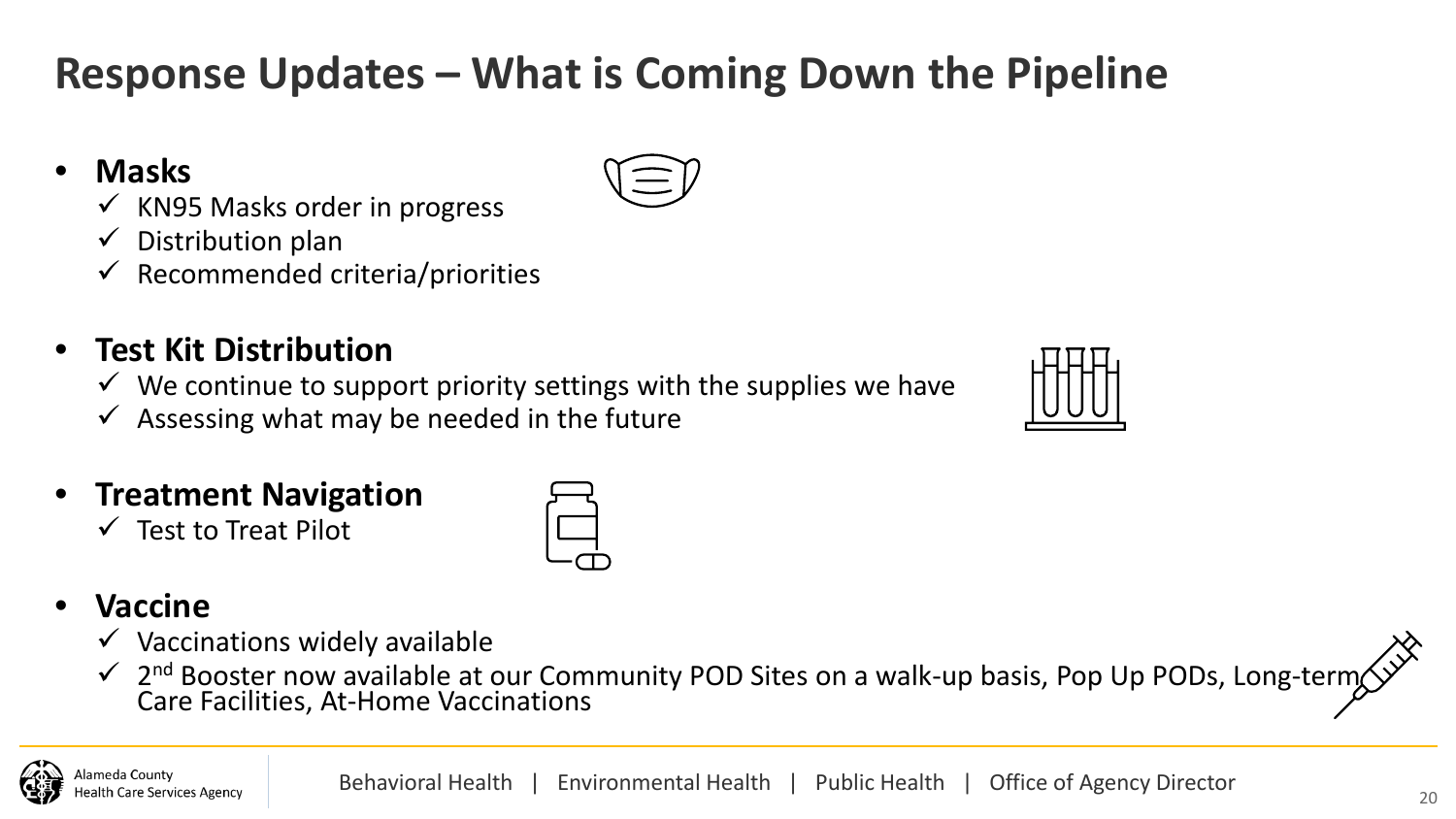# **COVID Strategic Refresh Planning**

- Operational & Workflow Changes
- Communication Challenges & Opportunities
- Increased Focus on Prevention & Mitigation
- Integration of COVID into Our Everyday Work
- Increased Reliance on Health Care System